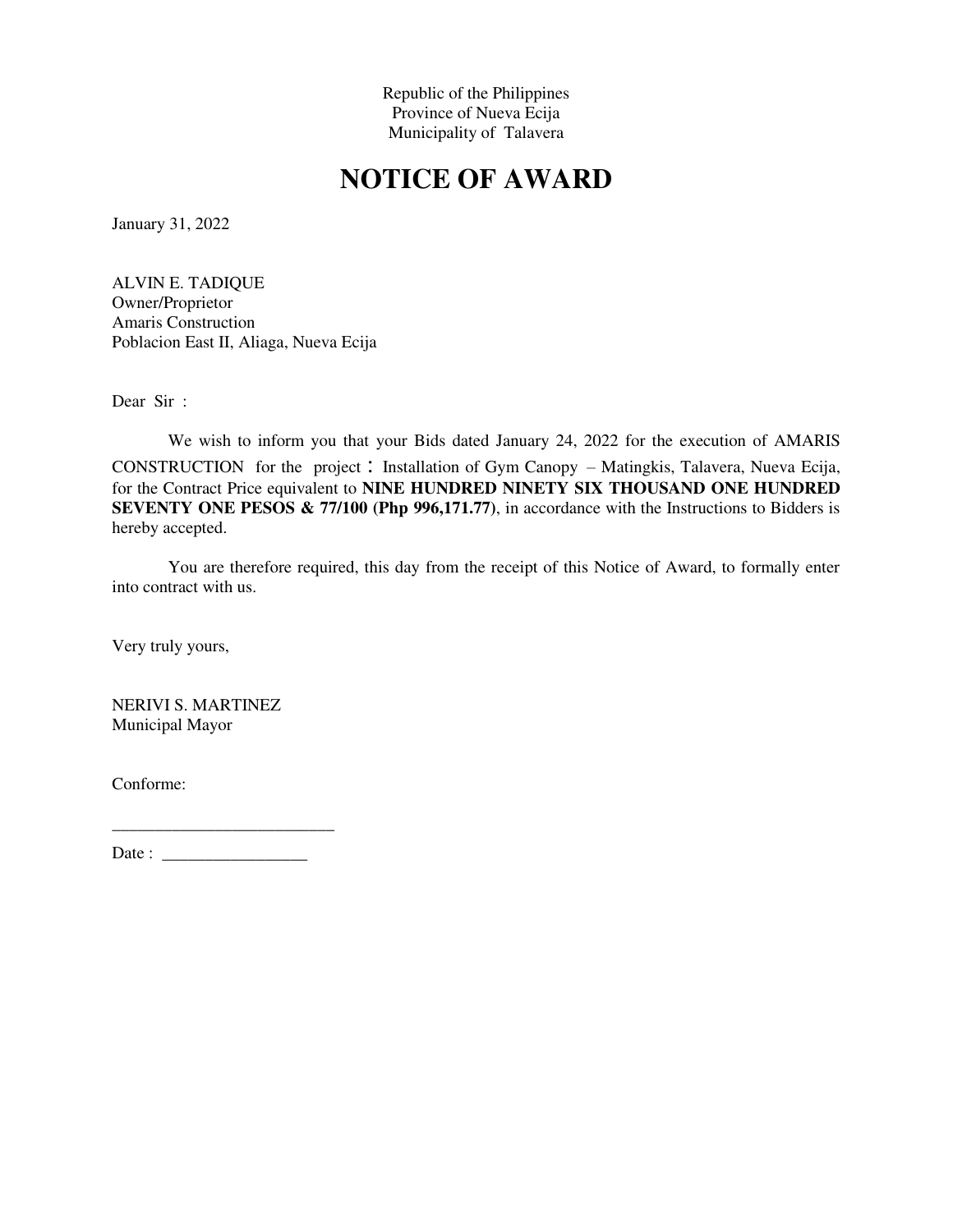# **NOTICE OF AWARD**

January 31, 2022

ALVIN E. TADIQUE Owner/Proprietor Amaris Construction Poblacion East II, Aliaga, Nueva Ecija

Dear Sir :

We wish to inform you that your Bids dated January 24, 2022 for the execution of AMARIS CONSTRUCTION for the project : Installation of Gym Canopy and Rehabilitation of Roofing – Bacal III, Talavera, Nueva Ecija, for the Contract Price equivalent to **ONE MILLION FOUR HUNDRED NINETY SEVEN THOUSAND THREE HUNDRED SIXTEEN PESOS & 33/100 (Php 1,497,316.33)**, in accordance with the Instructions to Bidders is hereby accepted.

You are therefore required, this day from the receipt of this Notice of Award, to formally enter into contract with us.

Very truly yours,

NERIVI S. MARTINEZ Municipal Mayor

Conforme: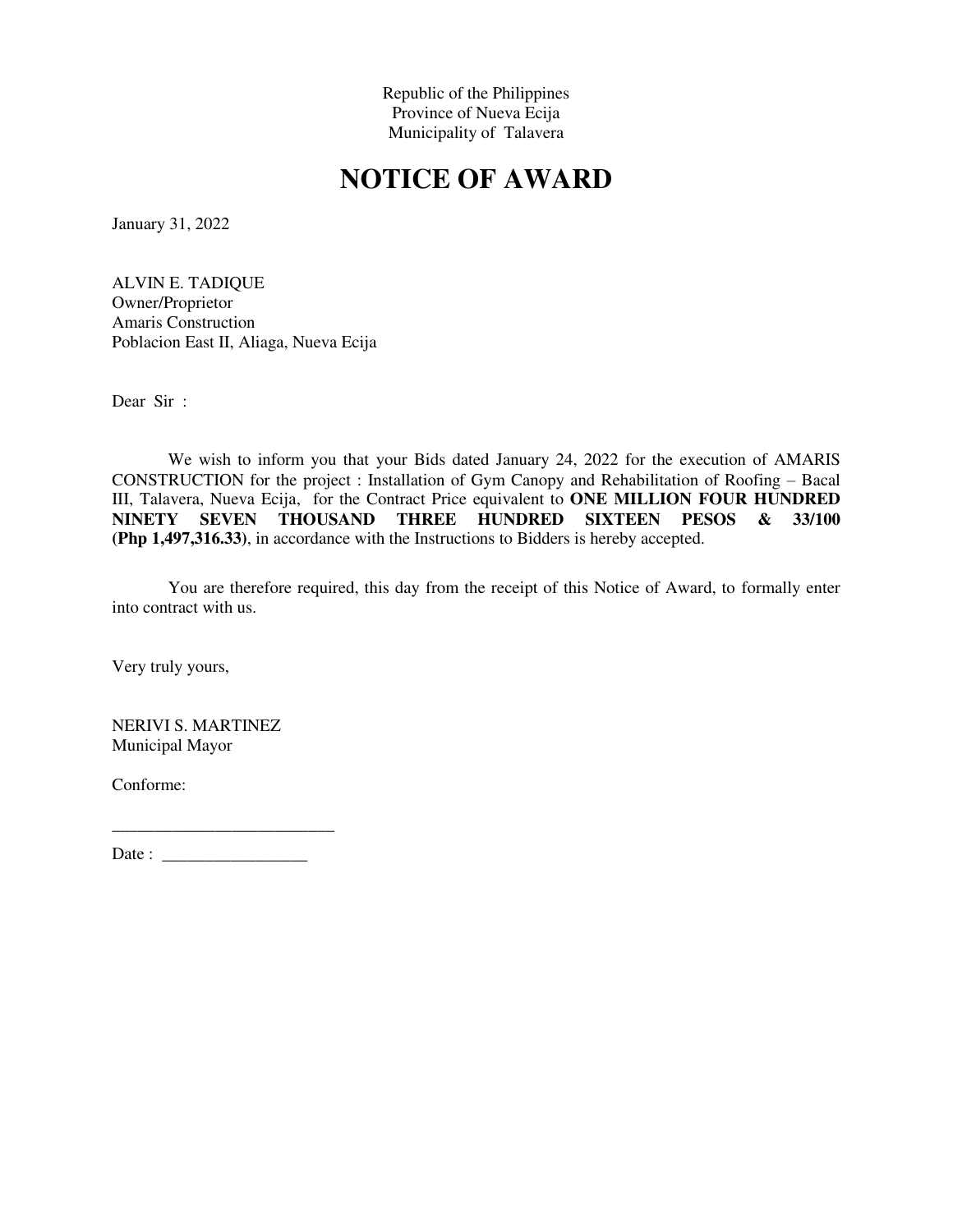# **NOTICE OF AWARD**

January 31, 2022

ALVIN E. TADIQUE Owner/Proprietor Amaris Construction Poblacion East II, Aliaga, Nueva Ecija

Dear Sir :

We wish to inform you that your Bids dated January 24, 2022 for the execution of AMARIS CONSTRUCTION for the project : Installation of Gym Canopy– Valle, Talavera, Nueva Ecija, for the Contract Price equivalent to **NINE HUNDRED NINETY SEVEN THOUSAND SIXTY SIX PESOS & 91/100 (Php 997,066.91)**, in accordance with the Instructions to Bidders is hereby accepted.

You are therefore required, this day from the receipt of this Notice of Award, to formally enter into contract with us.

Very truly yours,

NERIVI S. MARTINEZ Municipal Mayor

Conforme: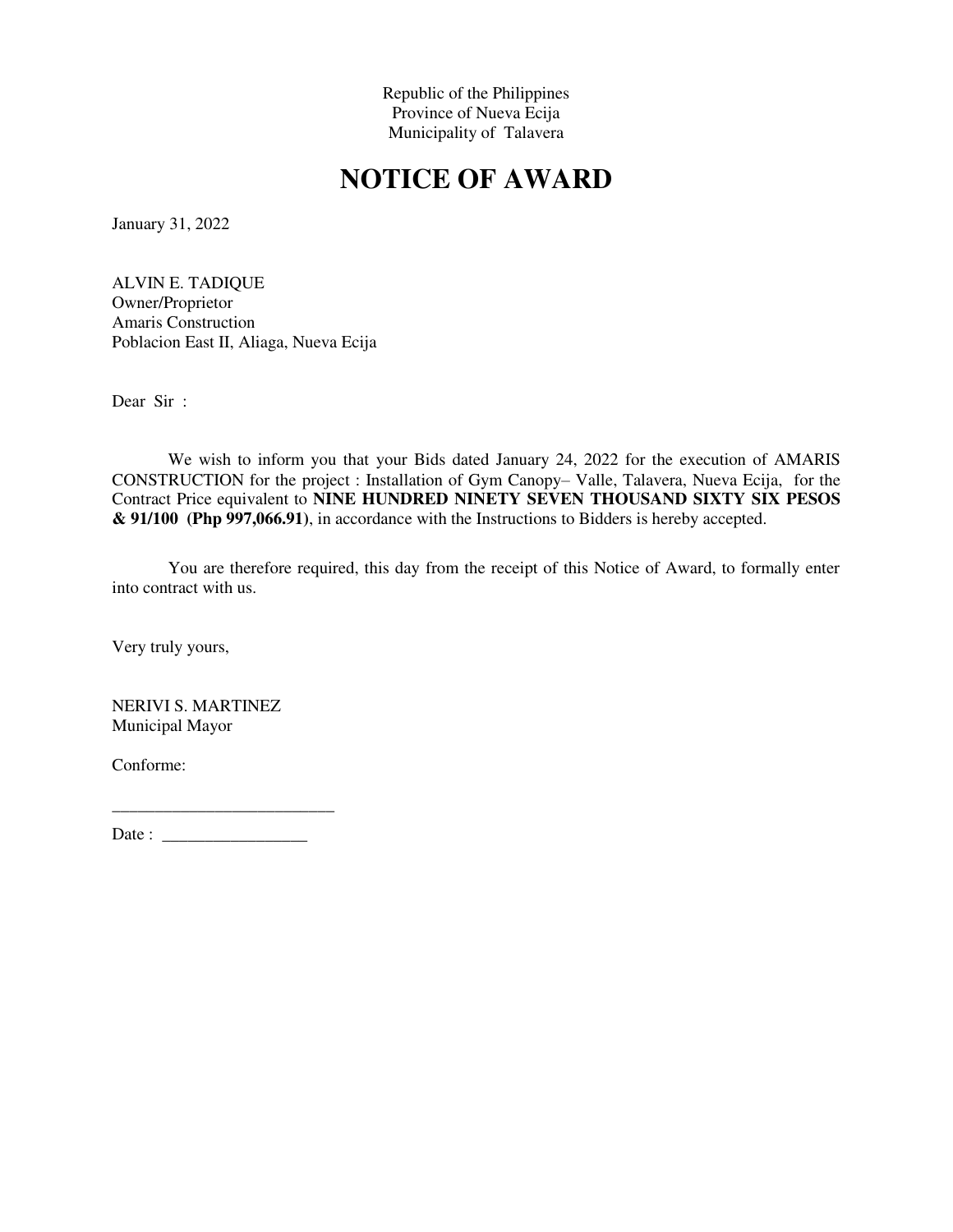# **NOTICE OF AWARD**

January 31, 2022

ALVIN E. TADIQUE Owner/Proprietor Amaris Construction Poblacion East II, Aliaga, Nueva Ecija

Dear Sir :

We wish to inform you that your Bids dated January 24, 2022 for the execution of AMARIS CONSTRUCTION for the project : Installation of Gym Canopy– Homestead II, Talavera, Nueva Ecija, for the Contract Price equivalent to **NINE HUNDRED NINETY SIX THOUSAND ONE HUNDRED SEVENTY ONE PESOS & 77/100 (Php 996,171.77)**, in accordance with the Instructions to Bidders is hereby accepted.

You are therefore required, this day from the receipt of this Notice of Award, to formally enter into contract with us.

Very truly yours,

NERIVI S. MARTINEZ Municipal Mayor

Conforme: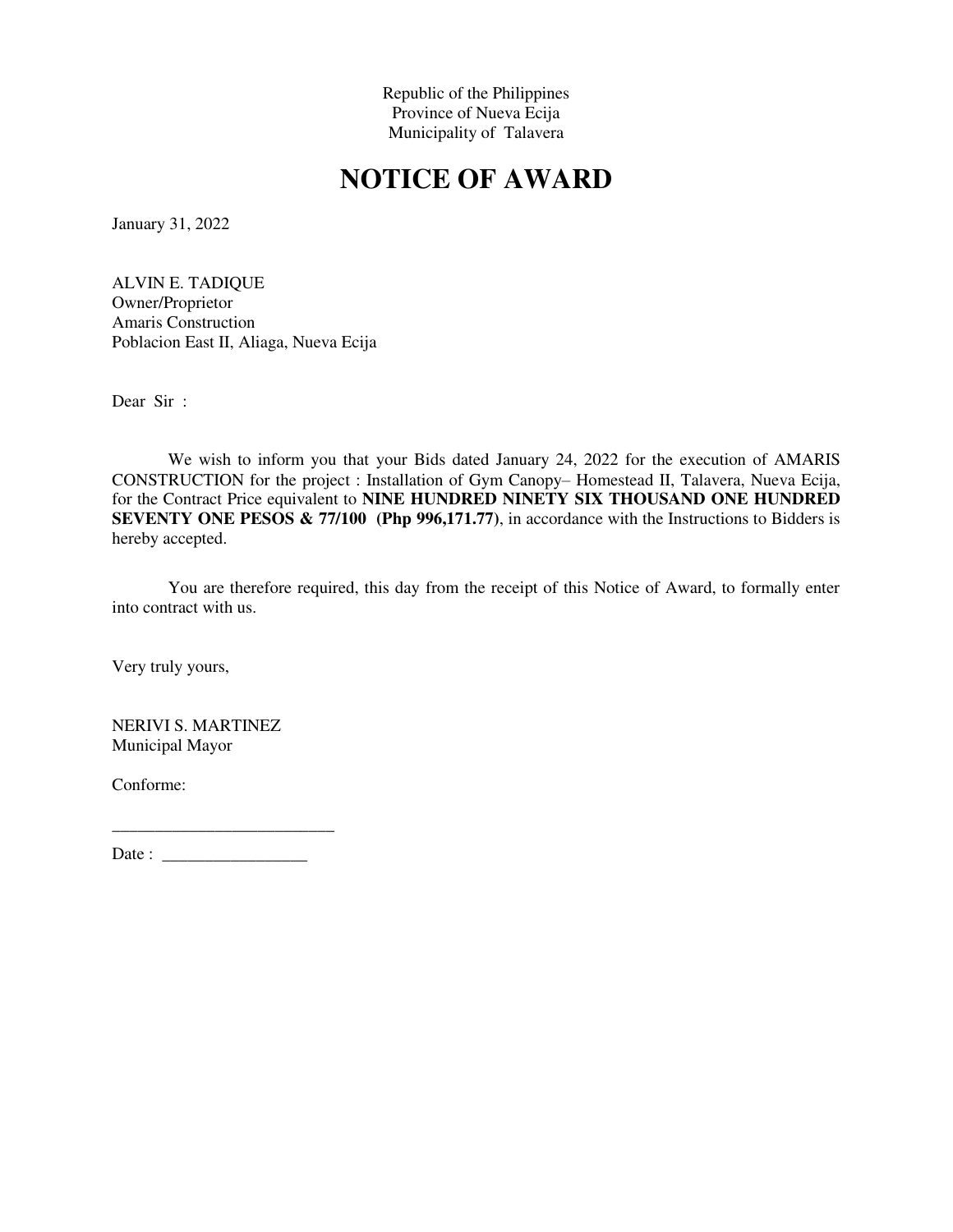# **NOTICE OF AWARD**

January 31, 2022

IRENEO P. ROQUE Owner/Proprietor Luanda Trading & Construction Poblacion, Science City of Munoz, Nueva Ecija

Dear Sir :

We wish to inform you that your Bids dated January 24, 2022 for the execution of LUANDA TRADING & CONSTRUCTION for the project : Concreting of Barangay Road – Bacal I, Talavera, Nueva Ecija, for the Contract Price equivalent to **FIVE MILLION NINE HUNDRED FORTY EIGHT THOUSAND TWO HUNDRED FOUR PESOS & 50/100 (Php 5,948,204.50)**, in accordance with the Instructions to Bidders is hereby accepted.

You are therefore required, this day from the receipt of this Notice of Award, to formally enter into contract with us.

Very truly yours,

NERIVI S. MARTINEZ Municipal Mayor

Conforme: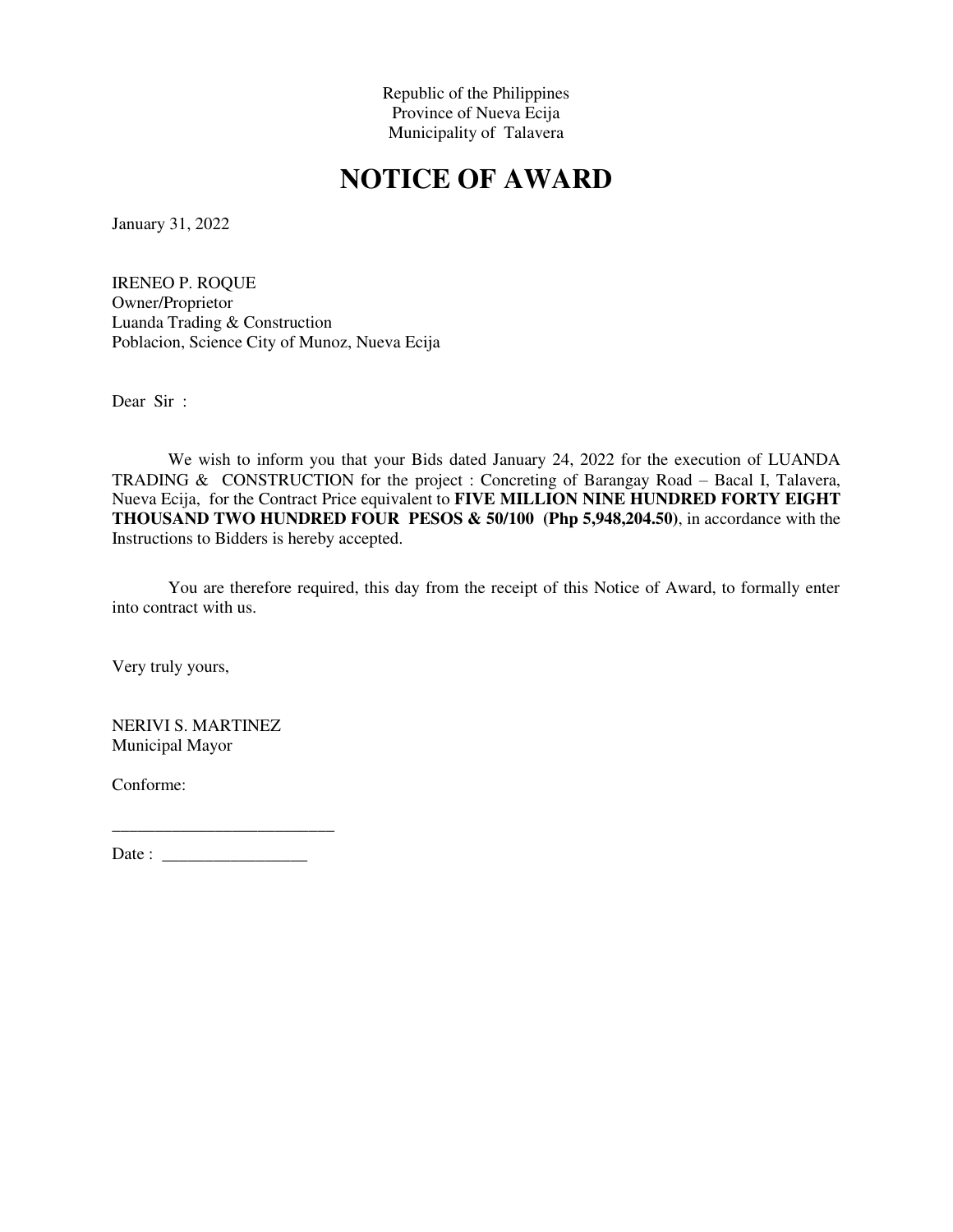# **NOTICE OF AWARD**

January 31, 2022

IRENEO P. ROQUE Owner/Proprietor Luanda Trading & Construction Poblacion, Science City of Munoz, Nueva Ecija

Dear Sir :

We wish to inform you that your Bids dated January 24, 2022 for the execution of LUANDA TRADING & CONSTRUCTION for the project: Concreting of Barangay Road – Bacal II, Talavera, Nueva Ecija, for the Contract Price equivalent to **NINE MILLION EIGHT HUNDRED SIXTY NINE THOUSAND TWO HUNDRED EIGHTY TWO PESOS & 18/100 (Php 9,869,282.18)**, in accordance with the Instructions to Bidders is hereby accepted.

You are therefore required, this day from the receipt of this Notice of Award, to formally enter into contract with us.

Very truly yours,

NERIVI S. MARTINEZ Municipal Mayor

Conforme: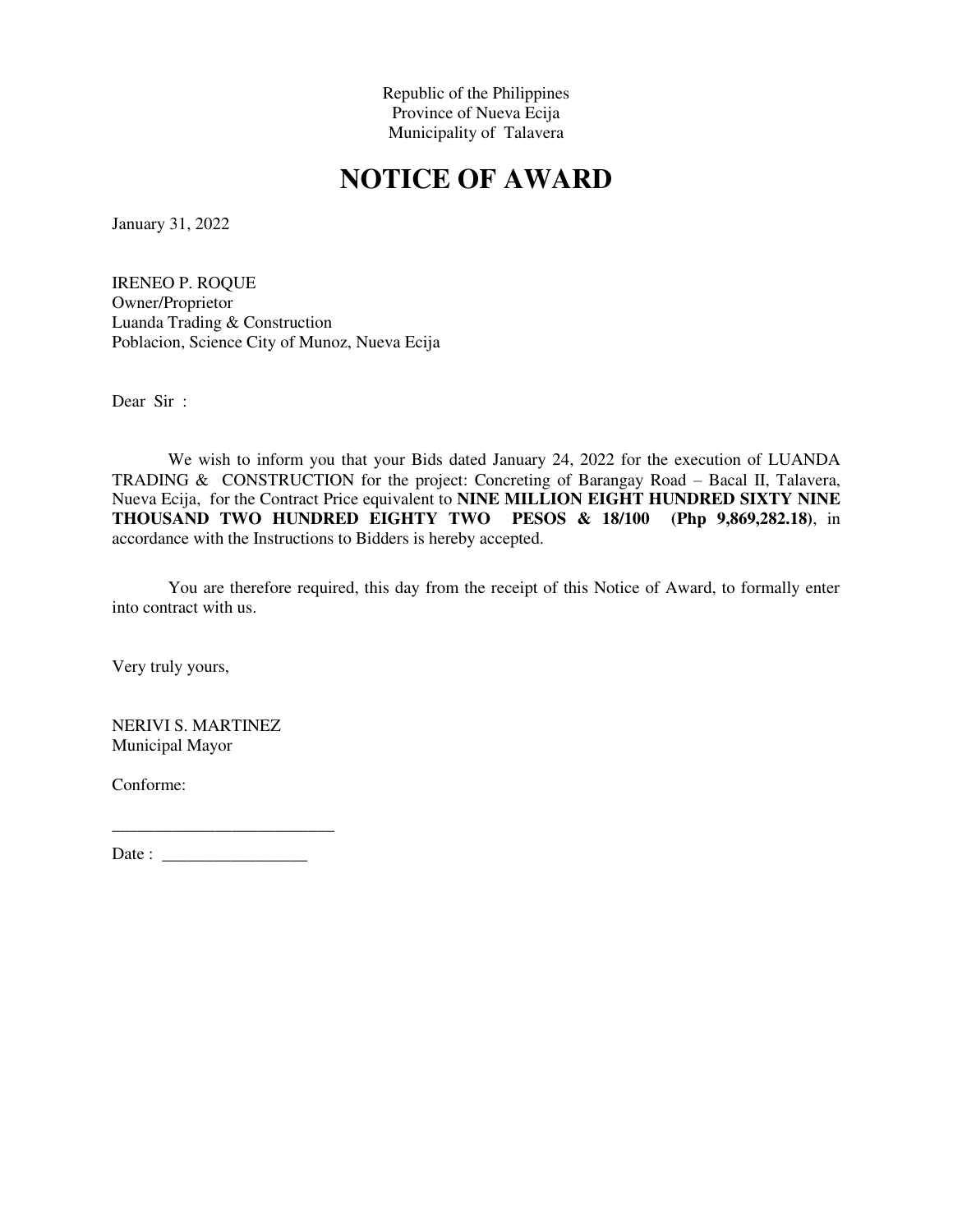# **NOTICE OF AWARD**

January 31, 2022

IRENEO P. ROQUE Owner/Proprietor Luanda Trading & Construction Poblacion, Science City of Munoz, Nueva Ecija

Dear Sir :

We wish to inform you that your Bids dated January 24, 2022 for the execution of LUANDA TRADING & CONSTRUCTION for the project: Concreting of Farm-to-Market Road – Andal Alino - Calipahan, Talavera, Nueva Ecija, for the Contract Price equivalent to **NINE MILLION NINE HUNDRED EIGHTY FIVE THOUSAND EIGHT HUNDRED SIXTEEN PESOS & 59/100 (Php 9,985,816.59)**, in accordance with the Instructions to Bidders is hereby accepted.

You are therefore required, this day from the receipt of this Notice of Award, to formally enter into contract with us.

Very truly yours,

NERIVI S. MARTINEZ Municipal Mayor

Conforme: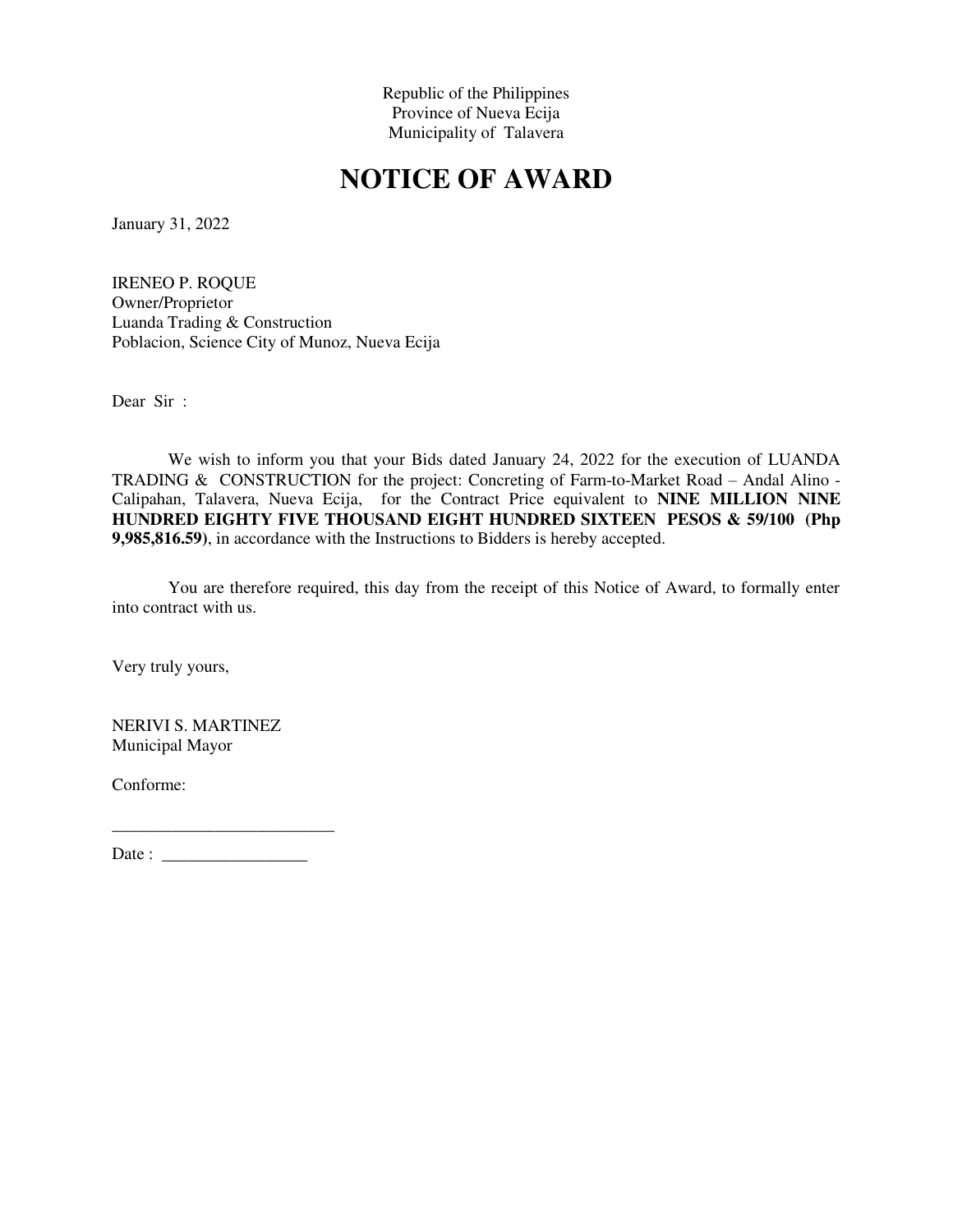# **NOTICE OF AWARD**

January 31, 2022

ALVIN E. TADIQUE Owner/Proprietor Amaris Construction Poblacion East II, Aliaga, Nueva Ecija

Dear Sir :

We wish to inform you that your Bids dated January 24, 2022 for the execution of AMARIS CONSTRUCTION for the project: Construction of Sorting Area – Bagong Silang, Talavera, Nueva Ecija, for the Contract Price equivalent to **TWO MILLION NINE HUNDRED NINETY THOUSAND EIGHT HUNDRED NINETY FIVE PESOS & 96/100 (Php 2,990,895.96)**, in accordance with the Instructions to Bidders is hereby accepted.

You are therefore required, this day from the receipt of this Notice of Award, to formally enter into contract with us.

Very truly yours,

NERIVI S. MARTINEZ Municipal Mayor

Conforme: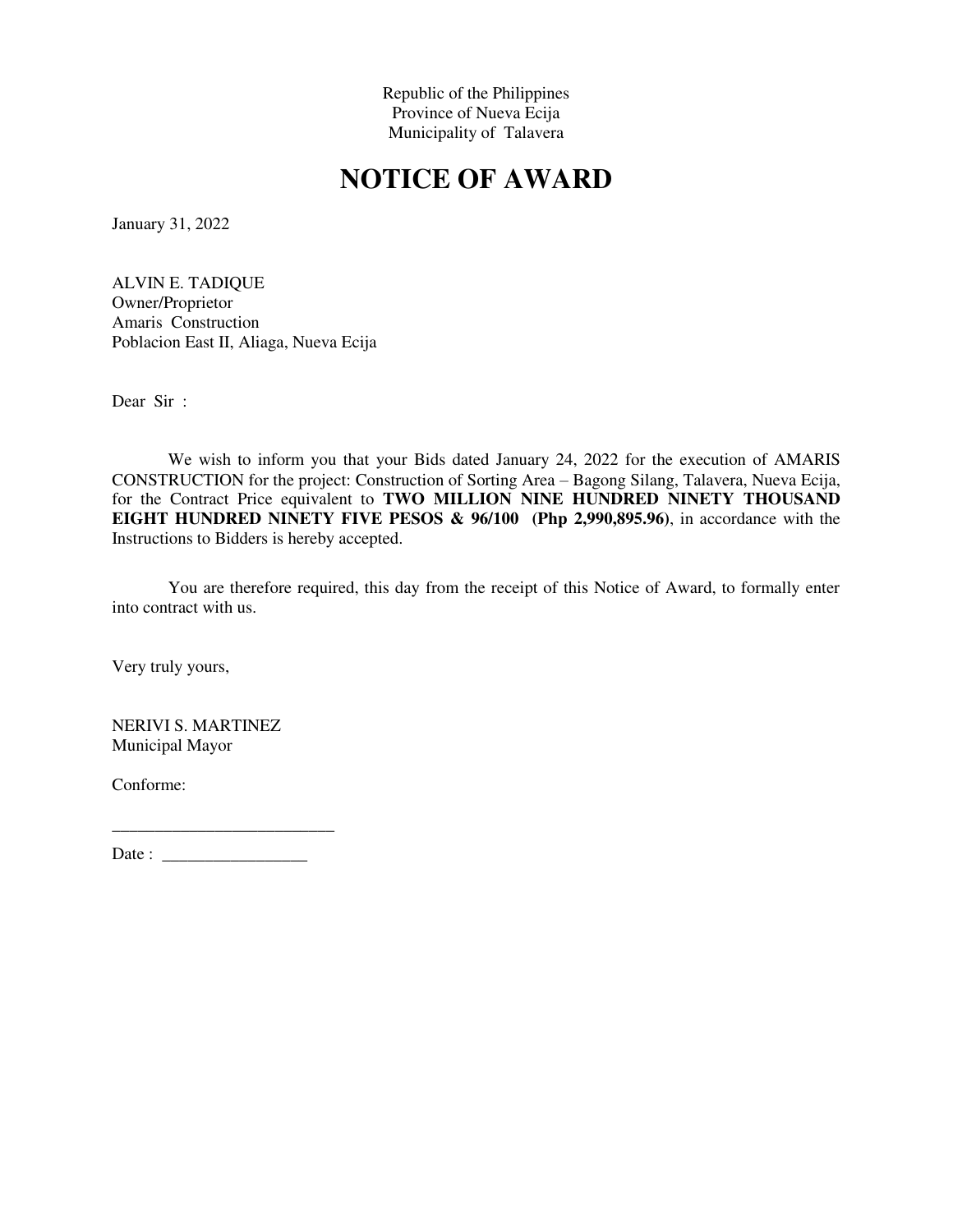# **NOTICE OF AWARD**

January 31, 2022

IRENEO P. ROQUE Owner/Proprietor Luanda Trading & Construction Poblacion, Science City of Munoz, Nueva Ecija

Dear Sir :

We wish to inform you that your Bids dated January 24, 2022 for the execution of LUANDA TRADING & CONSTRUCTION for the project: Construction of Storm Drainage – Poblacion Sur, Talavera, Nueva Ecija, for the Contract Price equivalent to **NINE MILLION THIRTY SEVEN THOUSAND NINE HUNDRED EIGHTY TWO PESOS & 73/100 (Php 9,037,982.73)**, in accordance with the Instructions to Bidders is hereby accepted.

You are therefore required, this day from the receipt of this Notice of Award, to formally enter into contract with us.

Very truly yours,

NERIVI S. MARTINEZ Municipal Mayor

Conforme: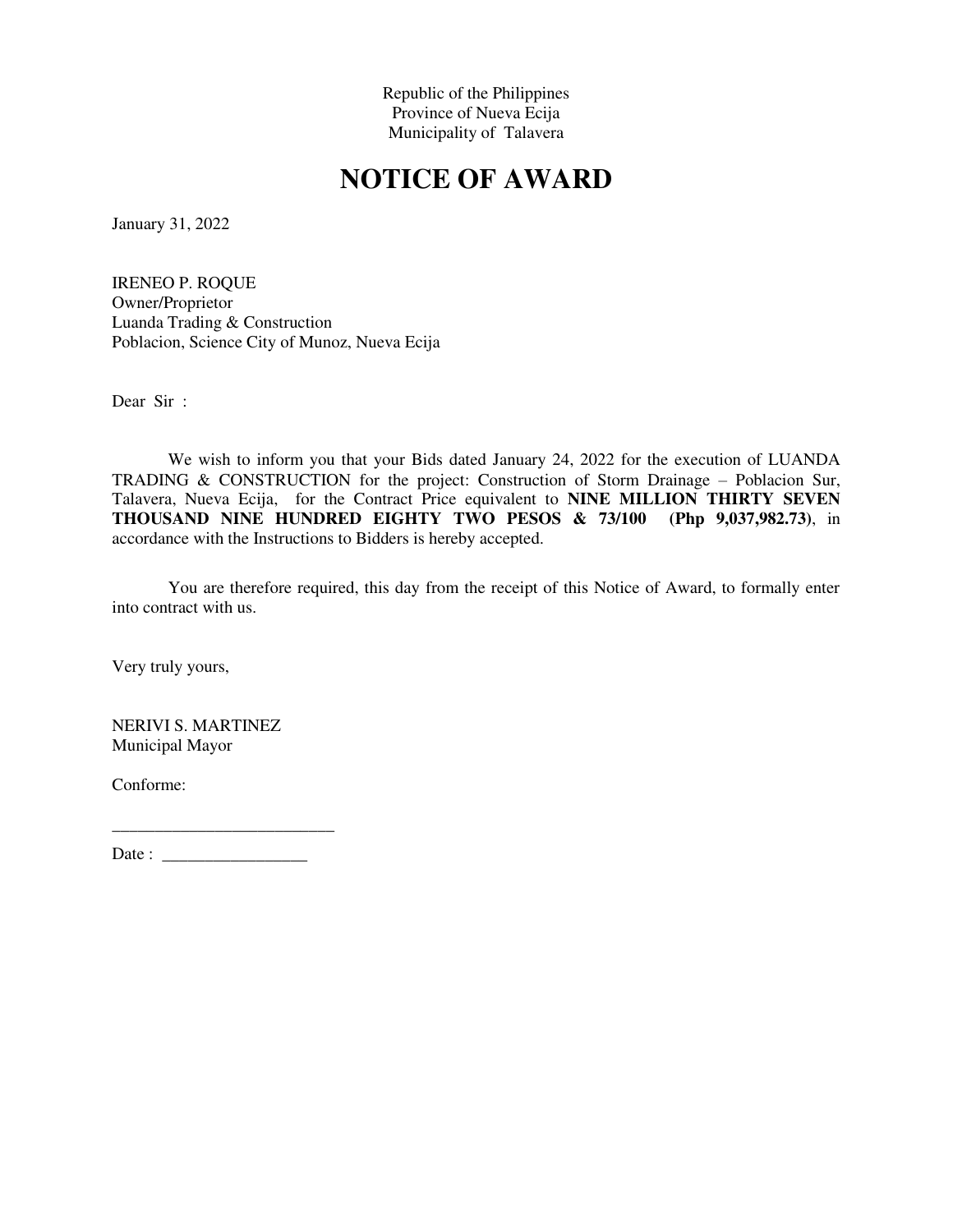# **NOTICE OF AWARD**

January 31, 2022

IRENEO P. ROQUE Owner/Proprietor Luanda Trading & Construction Poblacion, Science City of Munoz, Nueva Ecija

Dear Sir :

We wish to inform you that your Bids dated January 24, 2022 for the execution of LUANDA TRADING & CONSTRUCTION for the project: Construction of Storm Drainage and Rehabilitation of Existing Drainage – San Pascual, Talavera, Nueva Ecija, for the Contract Price equivalent to **FOUR MILLION NINE HUNDRED FIFTY SEVEN THOUSAND SIXTY FOUR PESOS & 17/100 (Php 4,957,064.17)**, in accordance with the Instructions to Bidders is hereby accepted.

You are therefore required, this day from the receipt of this Notice of Award, to formally enter into contract with us.

Very truly yours,

NERIVI S. MARTINEZ Municipal Mayor

Conforme: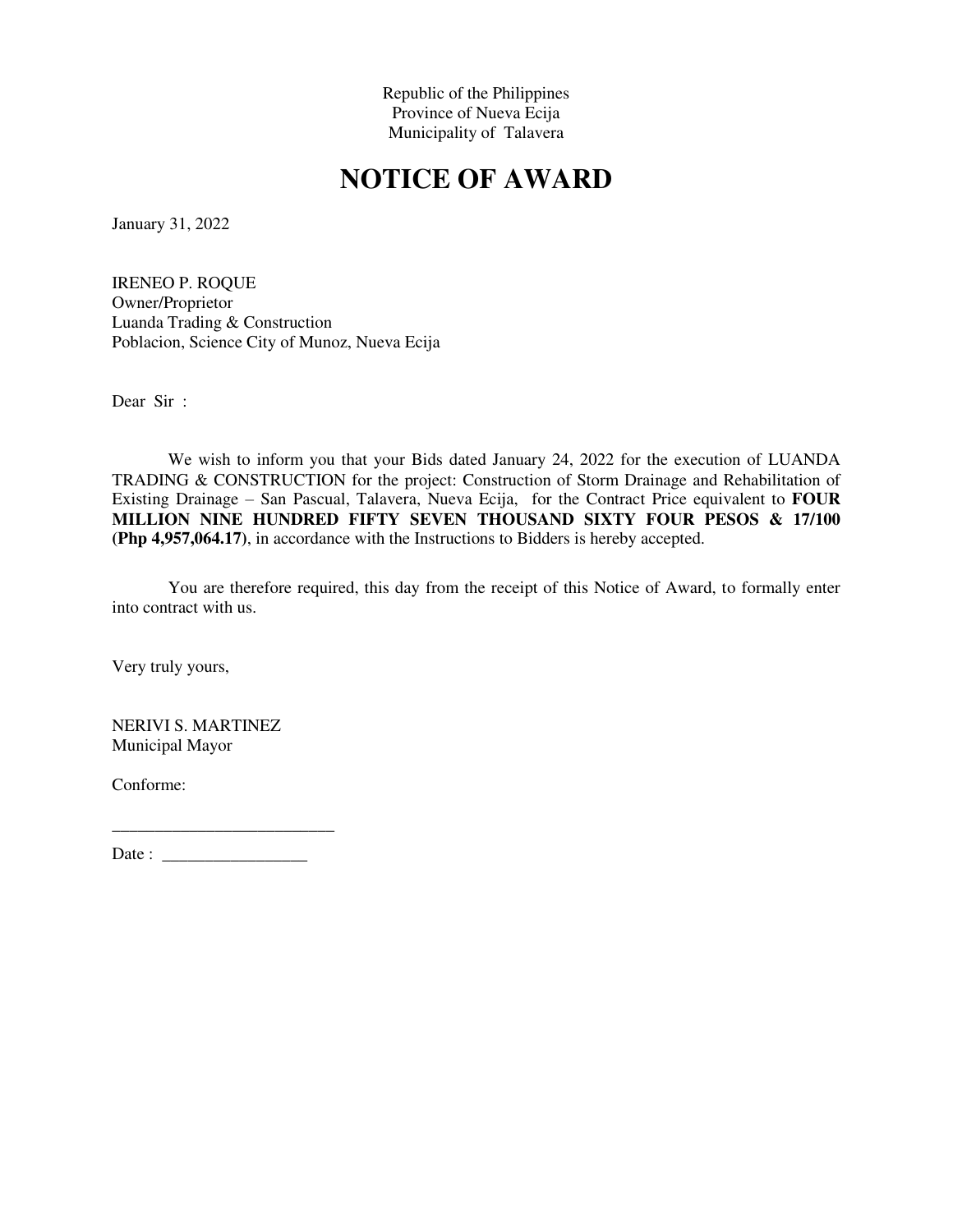# **NOTICE OF AWARD**

January 31, 2022

ALVIN E. TADIQUE Owner/Proprietor Amaris Construction Poblacion East II, Aliaga, Nueva Ecija

Dear Sir :

We wish to inform you that your Bids dated January 24, 2022 for the execution of AMARIS CONSTRUCTION for the project: Concreting of Barangay Road – Maestrang Kikay, Talavera, Nueva Ecija, for the Contract Price equivalent to **ONE MILLION ONE HUNDRED NINETY SIX THOUSAND ONE HUNDRED FIVE PESOS & 10/100 (Php 1,196,105.10)**, in accordance with the Instructions to Bidders is hereby accepted.

You are therefore required, this day from the receipt of this Notice of Award, to formally enter into contract with us.

Very truly yours,

NERIVI S. MARTINEZ Municipal Mayor

Conforme: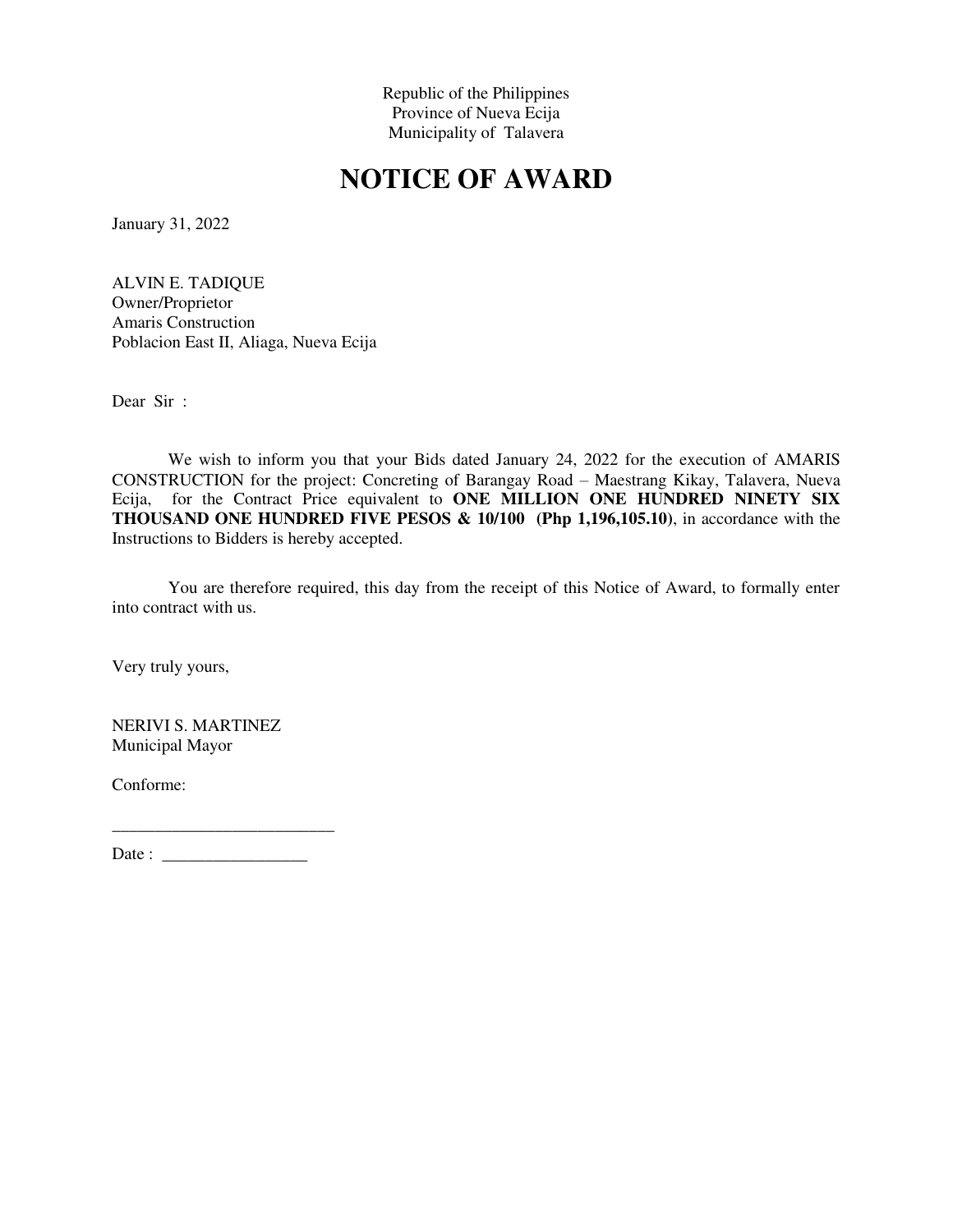# **NOTICE OF AWARD**

January 31, 2022

ALVIN E. TADIQUE Owner/Proprietor Amaris Construction Poblacion East II, Aliaga, Nueva Ecija

Dear Sir :

We wish to inform you that your Bids dated January 24, 2022 for the execution of AMARIS CONSTRUCTION for the project: Concreting of Storm Drainage – Maestrang Kikay, Talavera, Nueva Ecija, for the Contract Price equivalent to **FIVE HUNDRED SEVEN THOUSAND TWO HUNDRED FIFTY SIX PESOS & 60/100 (Php 507,256.60)**, in accordance with the Instructions to Bidders is hereby accepted.

You are therefore required, this day from the receipt of this Notice of Award, to formally enter into contract with us.

Very truly yours,

NERIVI S. MARTINEZ Municipal Mayor

Conforme: